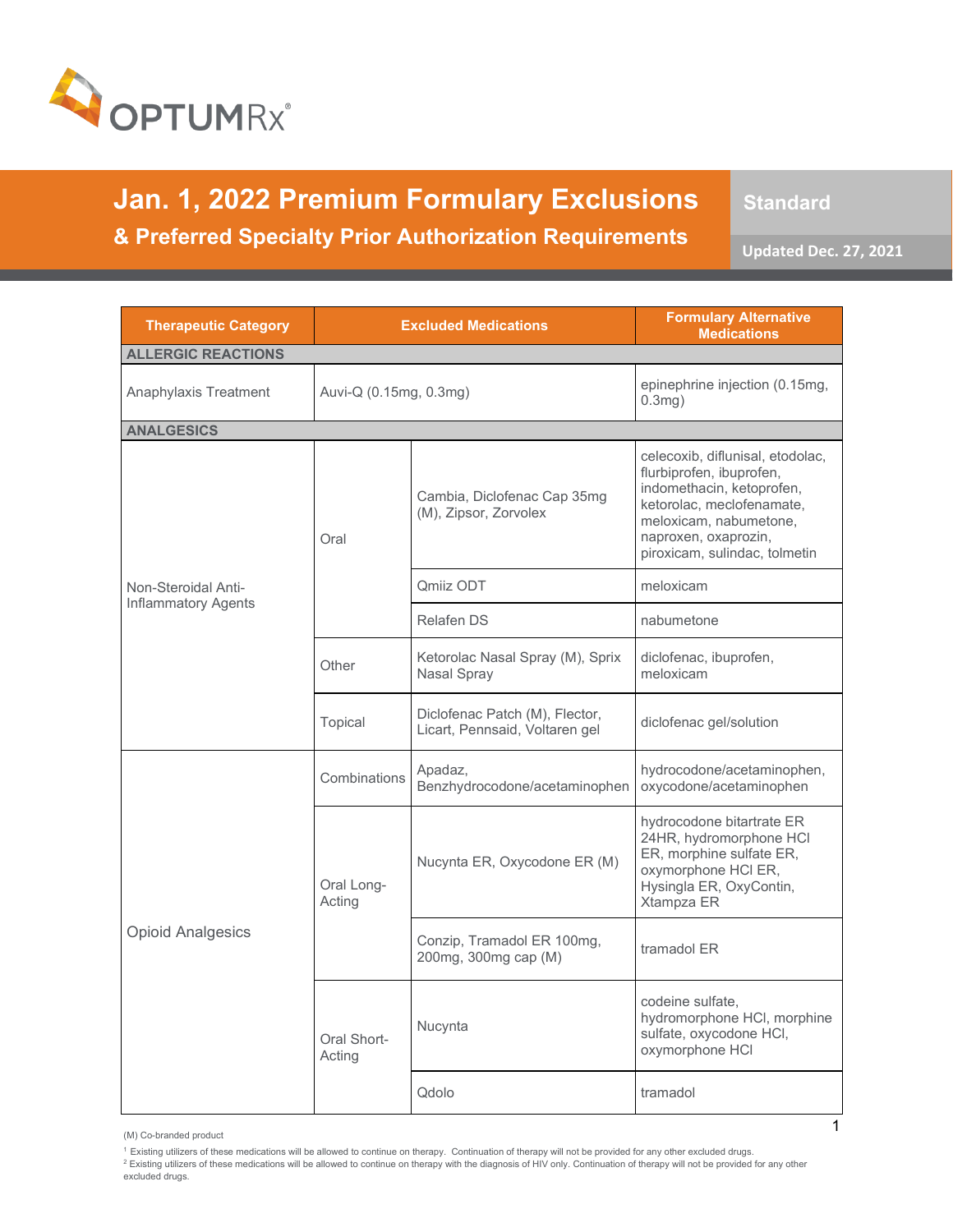| <b>Therapeutic Category</b>      |                                        | <b>Excluded Medications</b>                                        | <b>Formulary Alternative</b><br><b>Medications</b>                                                                                |
|----------------------------------|----------------------------------------|--------------------------------------------------------------------|-----------------------------------------------------------------------------------------------------------------------------------|
| <b>ANALGESICS</b>                |                                        |                                                                    |                                                                                                                                   |
| <b>Opioid Analgesics</b>         | Transmucosal<br>Fentanyl<br>Analgesics | Fentora, Fentanyl Citrate Buccal<br>Tab $(M)$ ,<br>Lazanda, Subsys | fentanyl citrate lozenge                                                                                                          |
| <b>Skeletal Muscle Relaxants</b> |                                        | Norgesic Forte, Orphengesic Forte (M)                              | orphenadrine tab, aspirin                                                                                                         |
|                                  | Ozobax                                 |                                                                    | baclofen                                                                                                                          |
| <b>ANTIBACTERIALS</b>            |                                        |                                                                    |                                                                                                                                   |
| <b>Oral Antibiotics</b>          | DR 80mg, Minolira                      | Doryx 80mg, Doryx MPC, Doxycycline Hyclate                         | doxycycline, minocycline                                                                                                          |
| <b>Vaginal Antiinfectives</b>    |                                        | Cleocin vaginal suppositories, Nuvessa gel                         | clindamycin vaginal cream,<br>metronidazole vaginal gel                                                                           |
| <b>ANTICONVULSANTS</b>           |                                        |                                                                    |                                                                                                                                   |
|                                  | Elepsia XR <sup>1</sup>                |                                                                    | levetiracetum                                                                                                                     |
| Seizure Disorders                | Lamictal ODT Kit                       |                                                                    | lamotrigine ODT                                                                                                                   |
|                                  | Oxtellar $XR^1$                        |                                                                    | oxcarbazepine IR                                                                                                                  |
| <b>ANTIDEPRESSANTS</b>           |                                        |                                                                    |                                                                                                                                   |
| Antidepressants                  |                                        | Bupropion XL (M) <sup>1</sup> , Forfivo XL <sup>1</sup>            | bupropion XL                                                                                                                      |
| <b>ANTIFUNGALS, ORAL</b>         |                                        |                                                                    |                                                                                                                                   |
| Oral Antifungals                 | <b>Brexafemme</b>                      |                                                                    | fluconazole tab                                                                                                                   |
|                                  | Tolsura                                |                                                                    | itraconazole cap                                                                                                                  |
| <b>ANTIHEMOPHILIACS</b>          |                                        |                                                                    |                                                                                                                                   |
| Hemophilia A                     | Esperoct <sup>1</sup>                  |                                                                    | Adynovate, Afstyla, Eloctate,<br>Jivi                                                                                             |
| <b>ANTIMIGRAINES</b>             |                                        |                                                                    |                                                                                                                                   |
| <b>CGRP Antagonists</b>          | Ajovy                                  |                                                                    | amitriptyline, atenolol,<br>divalproex sodium, nadolol,<br>propranolol, timolol,<br>topiramate, venlafaxine,<br>Aimovig, Emgality |
|                                  | Reyvow                                 |                                                                    | Nurtec ODT, Ubrelvy                                                                                                               |
| Serotonin Receptor Agonists      |                                        | Onzetra Xsail, Tosymra, Zembrace Symtouch                          | rizatriptan ODT, sumatriptan<br>injection, sumatriptan nasal<br>spray, zolmitriptan ODT                                           |
| <b>ANTIPARKINSON AGENTS</b>      |                                        |                                                                    |                                                                                                                                   |
| <b>Parkinson's Disease</b>       | Gocovri, Osmolex ER                    |                                                                    | amantadine                                                                                                                        |

<sup>(</sup>M) Co-branded product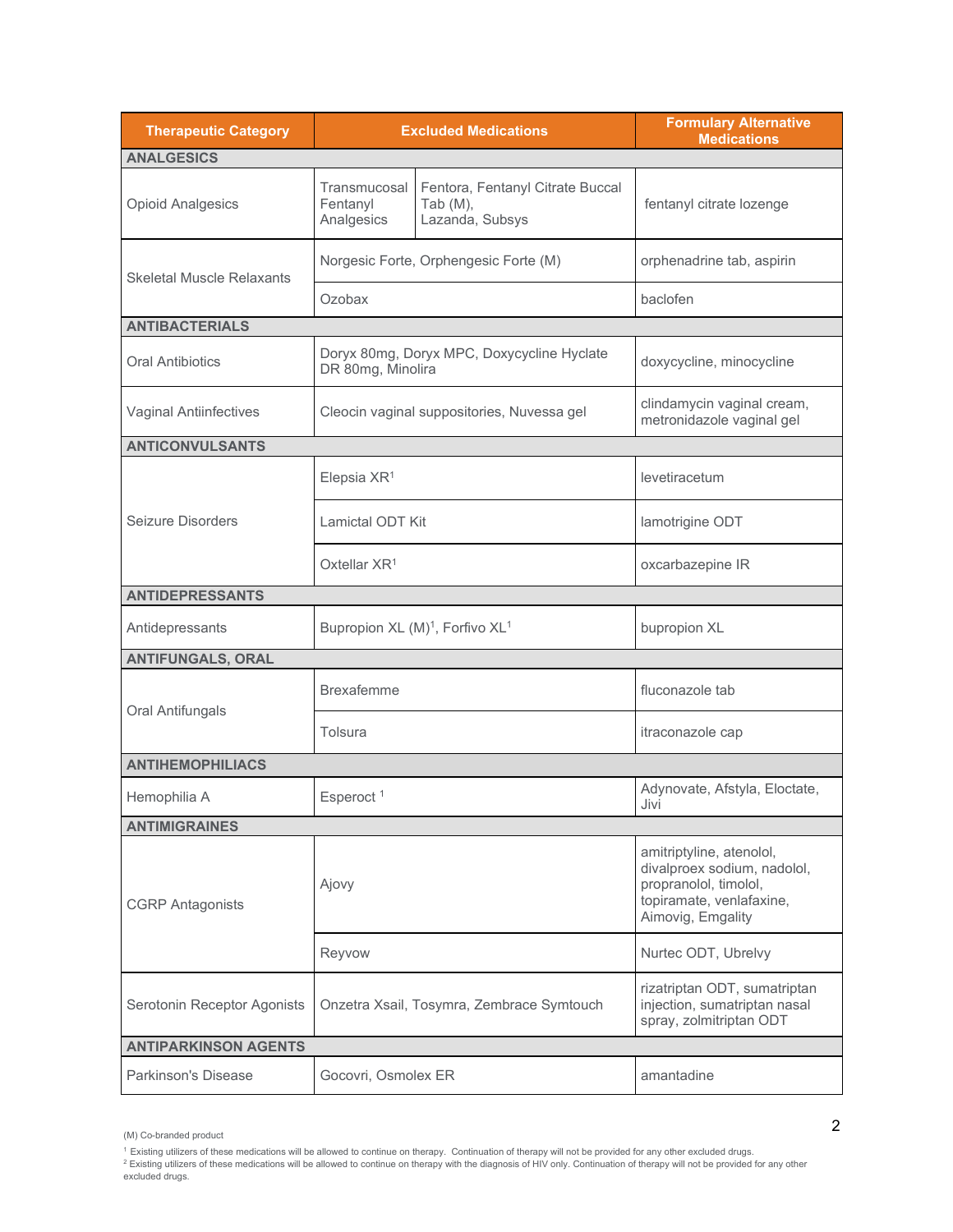| <b>Therapeutic Category</b>                         | <b>Excluded Medications</b>                                                                        | <b>Formulary Alternative</b><br><b>Medications</b>                                                                 |
|-----------------------------------------------------|----------------------------------------------------------------------------------------------------|--------------------------------------------------------------------------------------------------------------------|
| <b>ANTIPSYCHOTICS</b>                               |                                                                                                    |                                                                                                                    |
| <b>Atypical/Second Generation</b><br>Antipsychotics | Secuado <sup>1</sup>                                                                               | aripiprazole, asenipine,<br>olanzapine, quetiapine,<br>quetiapine ER, paliperidone<br>ER, risperidone, ziprasidone |
| <b>ANTIVIRALS</b>                                   |                                                                                                    |                                                                                                                    |
| Hepatitis-C drugs                                   | Ledipasvir-Sofosbuvir (M),<br>Sofosbuvir-Velpatasvir (M)                                           | Epclusa, Harvoni, Mavyret,<br>Vosevi                                                                               |
| <b>HIV Drugs</b>                                    | Cabenuva <sup>1</sup> , Descovy <sup>2</sup> , Temixys <sup>1</sup> , Vocabria <sup>1</sup>        | Please talk to your doctor<br>about clinically appropriate<br>options.                                             |
| <b>AUTONOMIC &amp; CENTRAL NERVOUS SYSTEM</b>       |                                                                                                    |                                                                                                                    |
|                                                     | Adhansia XR                                                                                        | dexmethylphenidate ER,<br>methylphenidate ER, Vyvanse                                                              |
| <b>Attention Deficit Disorder</b>                   | amphetamine/dextroamphetamine ER cap                                                               | Adderall XR                                                                                                        |
|                                                     | Qelbree                                                                                            | atomoxetine, clonidine ER,<br>guanfacine ER                                                                        |
|                                                     | Extavia <sup>1</sup> , Plegridy <sup>1</sup> , Rebif <sup>1</sup> ,<br>Rebif Rebidose <sup>1</sup> | Avonex, Betaseron                                                                                                  |
| <b>Multiple Sclerosis</b>                           | Ponvory <sup>1</sup>                                                                               | dimethyl fumarate DR, glatopa,<br>glatiramer, Avonex, Bafiertam,<br>Betaseron, Copaxone,<br>Kesimpta, Vumerity     |
| <b>CARDIOVASCULAR</b>                               |                                                                                                    |                                                                                                                    |
| <b>Cholesterol-Lowering Agents</b>                  | Ezetimibe/Rosuvastatin (M), Roszet                                                                 | atorvastatin, ezetimibe,<br>rosuvastatin, simvastatin                                                              |
|                                                     | Livalo, Zypitamag                                                                                  | atorvastatin, lovastatin,<br>pravastatin, rosuvastatin,<br>simvastatin                                             |
|                                                     | Praluent                                                                                           | Repatha                                                                                                            |
|                                                     | Conjupri, Katerzia                                                                                 | amlodipine                                                                                                         |
| Hypertension                                        | Inderal XL, Innopran XL                                                                            | propranolol ER                                                                                                     |
|                                                     | Kapspargo                                                                                          | metoprolol ER                                                                                                      |
| Hypertension with<br>Osteoarthritis                 | Consensi                                                                                           | amlodipine, celecoxib                                                                                              |
| <b>CHEMOTHERAPY AGENTS</b>                          |                                                                                                    |                                                                                                                    |
| <b>Alkylating Agents</b>                            | Belrapzo, Bendamustine, Treanda                                                                    | <b>Bendeka</b>                                                                                                     |
| Antiandrogens                                       | Yonsa <sup>1</sup>                                                                                 | Xtandi                                                                                                             |
| <b>Combination Agents</b>                           | Inqovi <sup>1</sup>                                                                                | Please talk to your doctor<br>about clinically appropriate<br>options.                                             |

<sup>(</sup>M) Co-branded product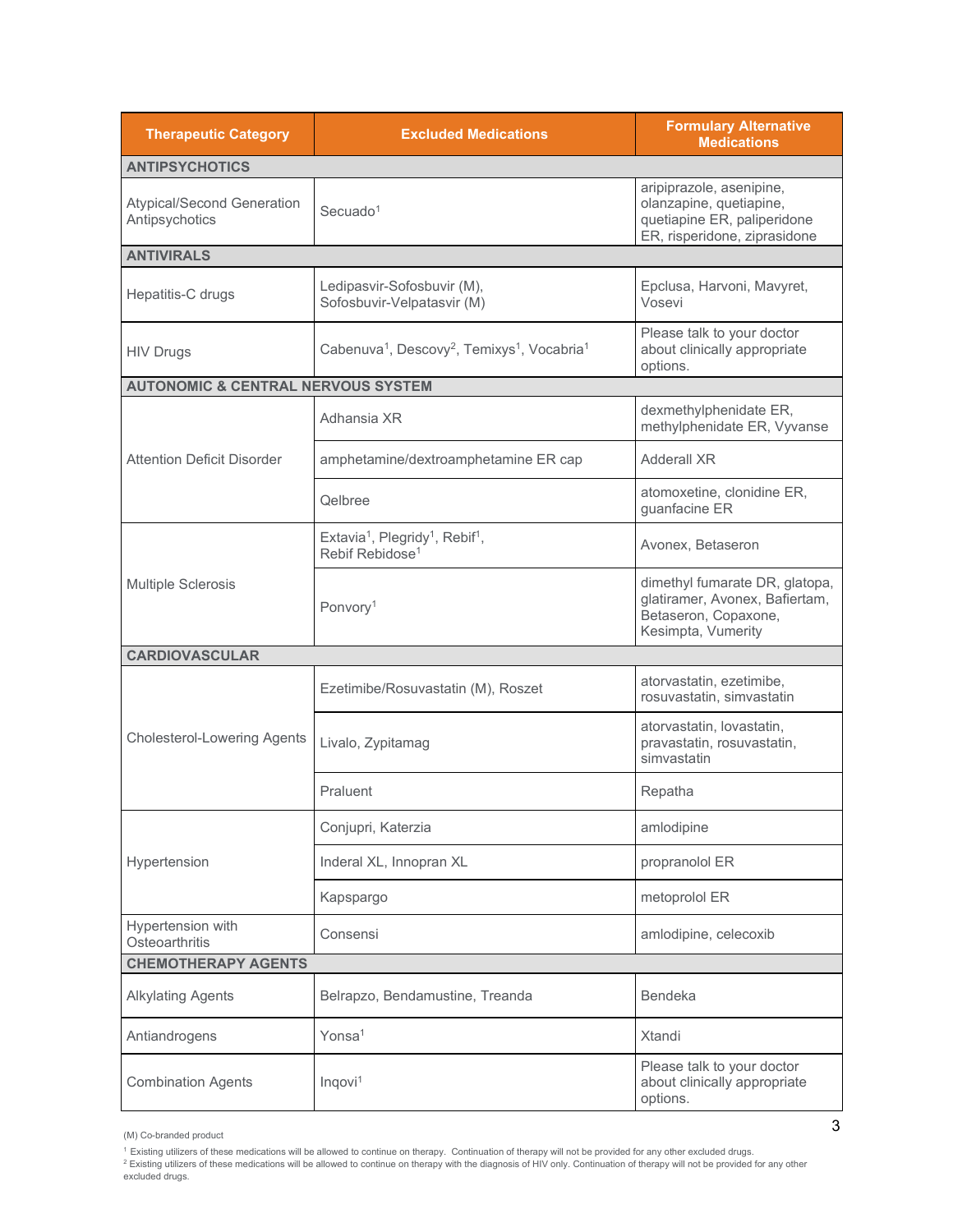| <b>Therapeutic Category</b>   | <b>Excluded Medications</b>   | <b>Formulary Alternative</b><br><b>Medications</b>                                 |  |
|-------------------------------|-------------------------------|------------------------------------------------------------------------------------|--|
| <b>CHEMOTHERAPY AGENTS</b>    |                               |                                                                                    |  |
| <b>Cytolytic Antibodies</b>   | Riabni <sup>1</sup> , Truxima | Ruxience                                                                           |  |
| <b>HER-2 Inhibitors</b>       | Herzuma, Ogivri, Ontruzant    | Kanjinti, Phesgo, Trazimera                                                        |  |
|                               | Fotivda <sup>1</sup>          | Please talk to your doctor<br>about clinically appropriate<br>options.             |  |
| Kinase Inhibitors             | Gavreto <sup>1</sup>          | Retevmo                                                                            |  |
|                               | Tepmetko <sup>1</sup>         | Tabrecta                                                                           |  |
| Methyltransferase Inhibitors  | Tazverik <sup>1</sup>         | Please talk to your doctor                                                         |  |
| Miscellaneous                 | Darzalex Faspro               | about clinically appropriate<br>options.                                           |  |
| <b>CONTRACEPTIVES</b>         |                               |                                                                                    |  |
| Gel                           | Phexxi                        | Please talk to your doctor<br>about clinically appropriate<br>options.             |  |
| Oral                          | Lo Loestrin                   | junel FE, larin FE, microgestin<br>FE, tarina FE                                   |  |
|                               | <b>Nextstellis</b>            | drospirenone/ethinyl estradiol,<br>Gianvi, Loryna, Natazia, Nikki                  |  |
|                               | Slynd                         | camila, incassia, nora-be,<br>norethindrone, norlyda,<br>norlyroc                  |  |
| Patch                         | Twirla                        | levonorgestrel/ethinyl estradiol<br>combined generic oral<br>contraceptive, xulane |  |
| <b>CORTICOSTEROIDS</b>        |                               |                                                                                    |  |
|                               | Alkindi Sprinkle              | hydrocortisone                                                                     |  |
| <b>Oral Steroids</b>          | Hemady                        | dexamethasone                                                                      |  |
|                               | Rayos                         | prednisone                                                                         |  |
| <b>DERMATOLOGICAL AGENTS</b>  |                               |                                                                                    |  |
| <b>Topical Acne Treatment</b> | Avita, Differin lotion        | adapalene, tretinoin cream/gel,<br>Retin-A micro gel 0.06% and<br>0.08%            |  |

<sup>(</sup>M) Co-branded product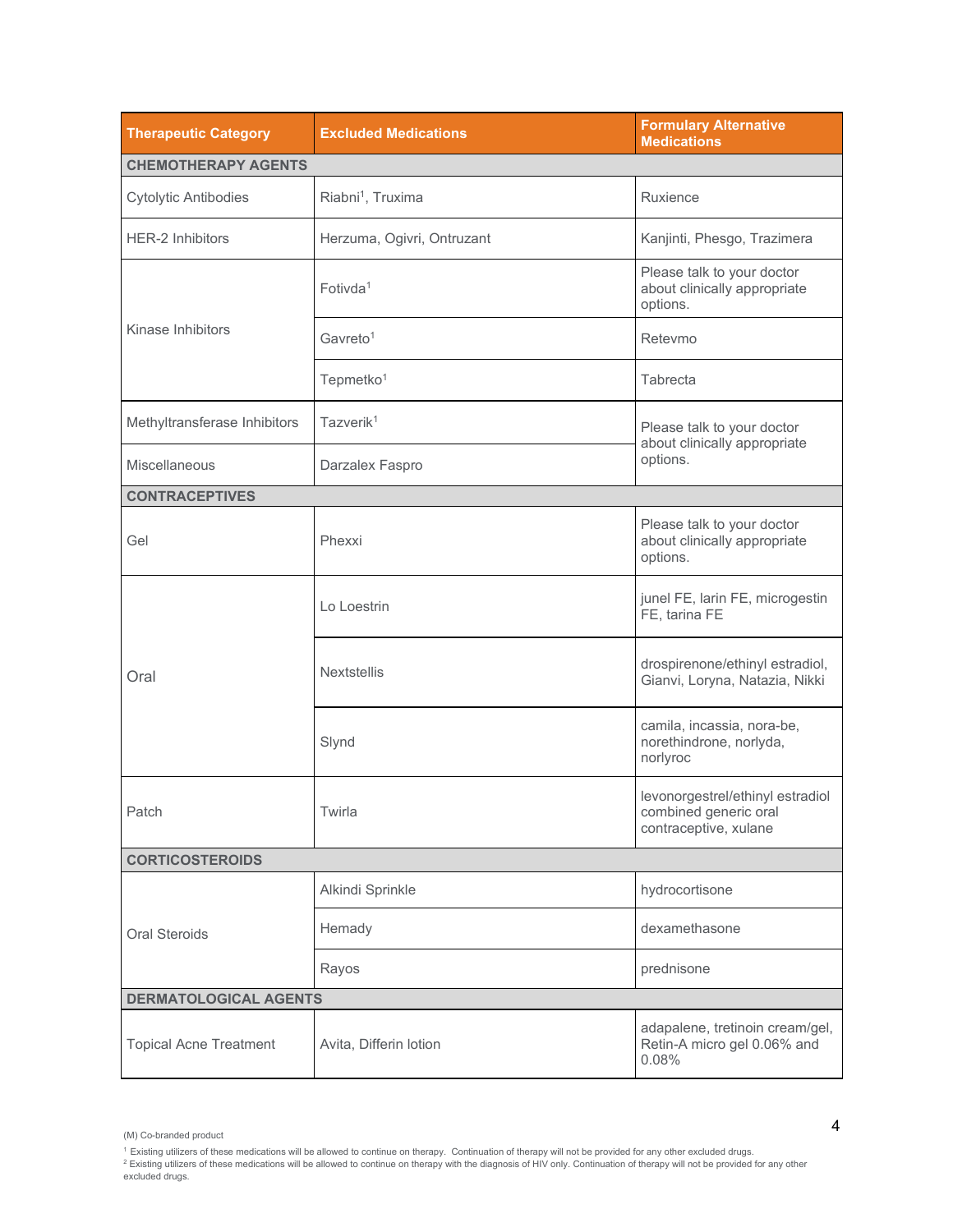| <b>Therapeutic Category</b>    | <b>Excluded Medications</b>                                                          | <b>Formulary Alternative</b><br><b>Medications</b>                                                                                                                                                               |
|--------------------------------|--------------------------------------------------------------------------------------|------------------------------------------------------------------------------------------------------------------------------------------------------------------------------------------------------------------|
| <b>DERMATOLOGICAL AGENTS</b>   |                                                                                      |                                                                                                                                                                                                                  |
| <b>Topical Acne Treatment</b>  | Aklief, Clindagel, Dapsone 7.5% (M), Veltin                                          | adapalene, adapalene/benzoyl<br>peroxide, clindamycin<br>gel/lotion/solution,<br>clindamycin/benzoyl peroxide,<br>dapsone, erythromycin/benzoyl<br>peroxide, tretinoin cream,<br>Aczone 7.5%, Amzeeq,<br>Onexton |
|                                | Arazlo, Fabior, Tazorac cream 0.05%, gel 0.1%,<br>$0.05\%$ ,<br>Tazarotene foam 0.1% | tazarotene cream                                                                                                                                                                                                 |
|                                | Winlevi                                                                              | adapalene, clindamycin,<br>dapsone, tazarotene cream,<br>tretinoin cream                                                                                                                                         |
| <b>Topical Anesthetics</b>     | <b>ZTlido</b>                                                                        | lidocaine patch                                                                                                                                                                                                  |
| <b>Topical Antifungals</b>     | Jublia                                                                               | ciclopirox, tavaborole,<br>terbinafine, Kerydin                                                                                                                                                                  |
| <b>Topical Antiinfectives</b>  | Noritate cream                                                                       | azelaic acid gel, ivermectin 1%,<br>metronidazole cream/gel/lotion,<br>Finacea foam, Soolantra                                                                                                                   |
|                                | <b>ALA Scalp lotion</b>                                                              | hydrocortisone                                                                                                                                                                                                   |
|                                | Apexicon E cream                                                                     | fluocinonide, betamethasone                                                                                                                                                                                      |
|                                | Capex shampoo                                                                        | flucinolone acetonide scalp oil,<br>Derma-Smoothe/FS                                                                                                                                                             |
|                                | Cordran tape                                                                         | flurandrenolide                                                                                                                                                                                                  |
|                                | Halobetasol foam(M), Lexette                                                         | betamethasone, clobetasol,<br>halobetasol cream/ointment                                                                                                                                                         |
| <b>Topical Corticosteroids</b> | Halog ointment                                                                       | betamethasone, mometasone,<br>triamcinolone                                                                                                                                                                      |
|                                | Impeklo lotion                                                                       | augmented betamethasone<br>dipropionate, clobetasol                                                                                                                                                              |
|                                | Impoyz cream                                                                         | clobetasol                                                                                                                                                                                                       |
|                                | Pandel cream                                                                         | flurandrenolide, hydrocortisone<br>valerate, triamcinolone<br>acetonide                                                                                                                                          |
|                                | Psorcon cream, Verdeso foam                                                          | betamethasone, fluocinolone                                                                                                                                                                                      |
|                                | Trianex oint 0.05%                                                                   | hydrocortisone valerate,<br>triamcinolone acetonide                                                                                                                                                              |

(M) Co-branded product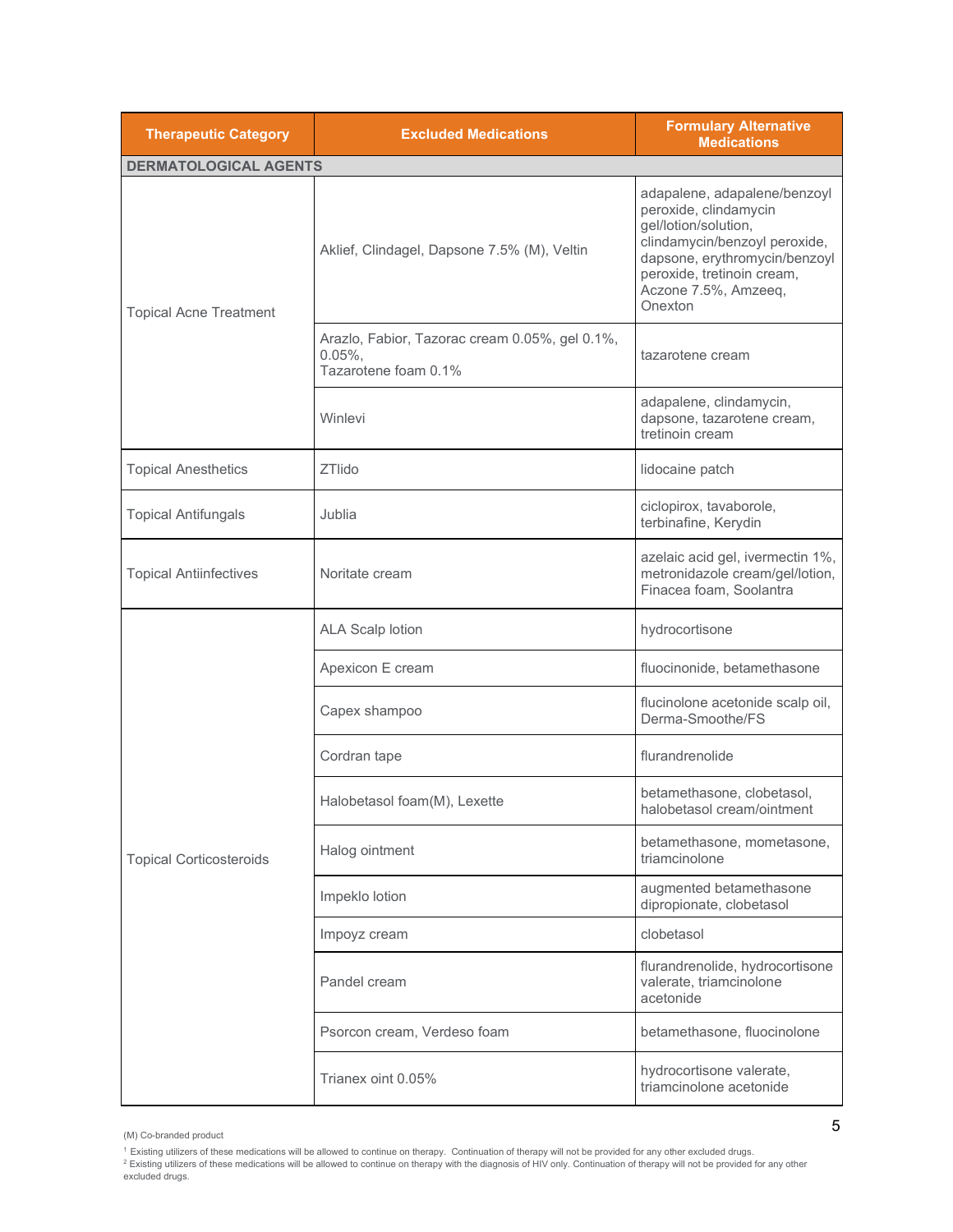| <b>Therapeutic Category</b>                                                     | <b>Excluded Medications</b>                                                                                                                      | <b>Formulary Alternative</b><br><b>Medications</b>                              |
|---------------------------------------------------------------------------------|--------------------------------------------------------------------------------------------------------------------------------------------------|---------------------------------------------------------------------------------|
| <b>DERMATOLOGICAL AGENTS</b>                                                    |                                                                                                                                                  |                                                                                 |
| <b>Topical Corticosteroids</b>                                                  | Ultravate lotion                                                                                                                                 | clobetasol proprionate,<br>fluocinonide, halobetasol<br>proprionate             |
| <b>Topical Immune Response</b><br>Modifier                                      | Imiquimod cream pump 3.75% (M), Zyclara Pump                                                                                                     | imiquimod                                                                       |
|                                                                                 | Calcipotriene foam 0.005% (M), Sorilux                                                                                                           | calcipotriene                                                                   |
| <b>Topical Plaque Psoriasis</b>                                                 | Duobrii lotion                                                                                                                                   | clobetasol, fluocinonide,<br>halobetasol, tazorotene,<br>Enstilar               |
|                                                                                 | Wynzora                                                                                                                                          | calcipotriene,<br>calcipotriene/betamethasone,<br>Enstilar, Taclonex suspension |
| <b>DIABETES</b>                                                                 |                                                                                                                                                  |                                                                                 |
| <b>Blood Glucose Meters, Test</b><br><b>Strips and Control Solutions</b>        | <b>Examples: Abbott (FreeStyle, Precision),</b><br>Arkray(Glucocard), Lifescan (Onetouch), Trividia,<br>(TRUEtest, TRUEtrack), Roche (Accu-Chek) | Ascencia (Contour, Contour<br>Next)                                             |
| <b>Continuous Glucose</b><br>Monitoring (CGM)                                   | Freestyle Libre                                                                                                                                  | Dexcom                                                                          |
| <b>Blood Sugar Regulators</b><br>Miscellaneous                                  | metformin HCI 24hr ER osmotic release,<br>metformin HCI 24hr ER modified release                                                                 | metformin ER                                                                    |
| Dipeptidyl Peptidase-4<br>(DPP4) Inhibitors &<br>Combinations                   | Alogliptin(M), Alogliptin with metformin(M),<br>Alogliptin with pioglitazone(M), Kazano,<br>Kombiglyze XR, Nesina, Onglyza, Oseni                | Janumet, Janumet XR,<br>Januvia, Jentadueto,<br>Jentadueto XR, Tradjenta        |
| <b>Basal insulins</b>                                                           | Basaglar, Insulin Glargine-YFGN, Levemir,<br>Semglee, Semglee-YFGN, Tresiba                                                                      | Lantus, Toujeo                                                                  |
| Glucagon-Like Peptide-<br>1(GLP1) Agonists                                      | Adlyxin                                                                                                                                          | Bydureon, Bydureon BCise,<br>Byetta, Ozempic, Rybelsus,<br>Trulicity, Victoza   |
| Insulins                                                                        | Novolin, Novolin Relion                                                                                                                          | Humulin                                                                         |
| Rapid-acting Insulins                                                           | Admelog, Apidra, Fiasp, Insulin Aspart (M),<br>Insulin Lispro (M), Novolog, Novolog Relion                                                       | Humalog, Lyumjev                                                                |
| Sodium-glucose Co-<br>transporter (SGLT2)<br>Inhibitors - Single Agent          | Invokana, Steglatro                                                                                                                              | Farxiga, Jardiance                                                              |
| Sodium-glucose Co-<br>transporter (SGLT2)<br>inhibitors - Combination<br>Agents | Invokamet, Invokamet XR, Segluromet                                                                                                              | Synjardy, Synjardy XR, Xigduo<br>XR.                                            |
| SGLT2 and DPP4<br>Combinations                                                  | QTERN, Steglujan                                                                                                                                 | Glyxambi, Trijardy XR                                                           |

<sup>(</sup>M) Co-branded product

<sup>&</sup>lt;sup>1</sup> Existing utilizers of these medications will be allowed to continue on therapy. Continuation of therapy will not be provided for any other excluded drugs.<br><sup>2</sup> Existing utilizers of these medications will be allowed to excluded drugs.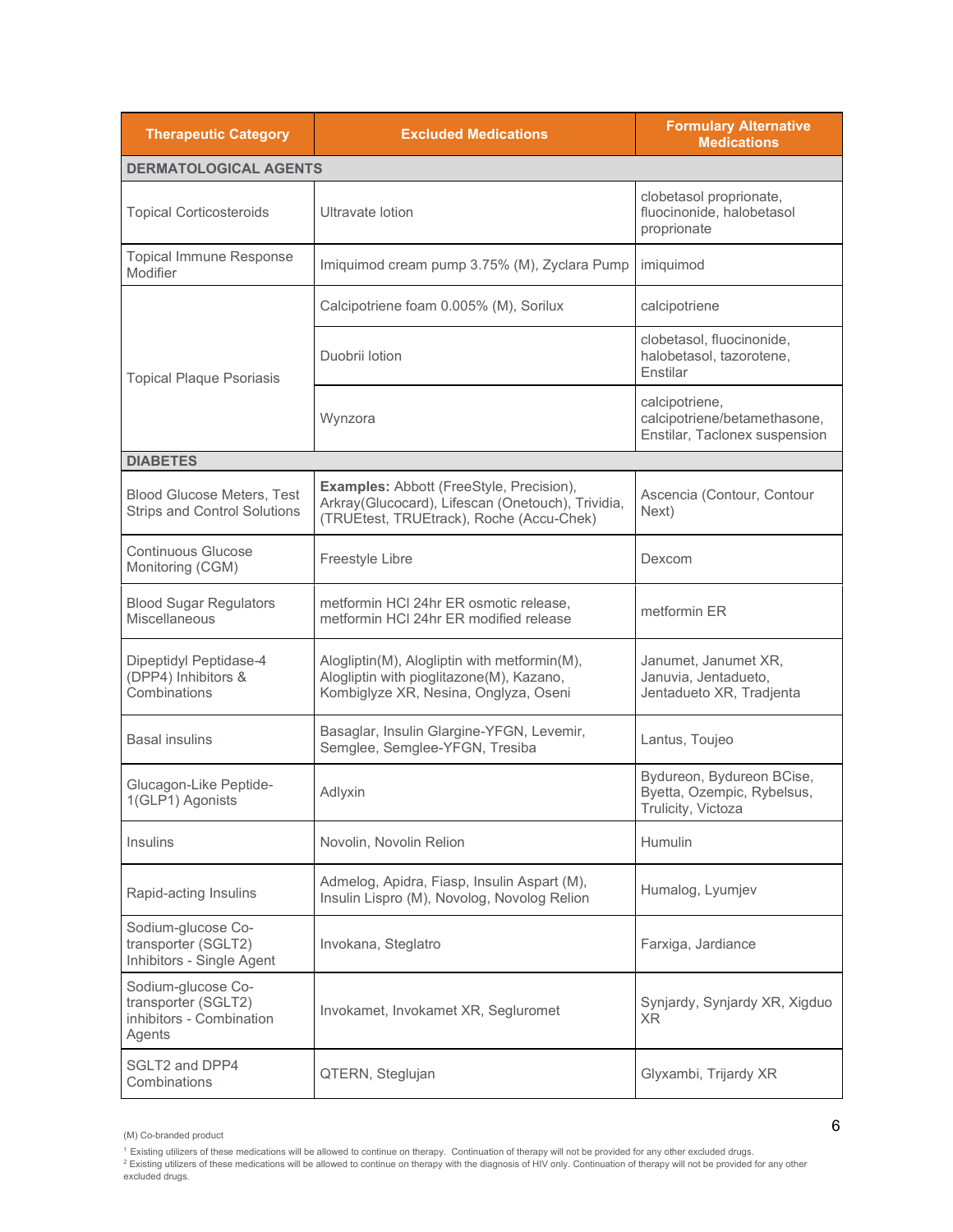| <b>Therapeutic Category</b>                                                                          | <b>Excluded Medications</b>                           | <b>Formulary Alternative</b><br><b>Medications</b>      |
|------------------------------------------------------------------------------------------------------|-------------------------------------------------------|---------------------------------------------------------|
| <b>ENDOCRINE (OTHER)</b>                                                                             |                                                       |                                                         |
| <b>Cortisol Synthesis Inhibitors</b>                                                                 | Isturisa                                              | ketoconazole tabs, Korlym                               |
| <b>Growth Hormones</b>                                                                               | Genotropin, Humatrope, Omnitrope, Saizen,<br>Zomacton | Norditropin, Nutropin                                   |
|                                                                                                      | Gonal-F, Gonal-F RFF                                  | Follistim AQ                                            |
| Infertility                                                                                          | Cetrotide                                             | ganirelix (made by Organon)                             |
|                                                                                                      | Mycapssa                                              | octreotide injection                                    |
| Somatostatin Analog                                                                                  | Signifor (SQ)                                         | <b>Signifor LAR</b>                                     |
| <b>Testosterone Replacement</b>                                                                      | Aveed, Jatenzo, Natesto, Testopel                     | testosterone, Androderm,<br>Xyosted                     |
| <b>ENZYME DISORDERS</b>                                                                              |                                                       |                                                         |
| Duchenne Muscular<br>dystrophy (DMD)                                                                 | Amondys 45, Exondys 51, Vyondys 53                    | dexamethasone,<br>methylprednisolone,<br>prednisone     |
| <b>GASTROINTESTINAL</b>                                                                              |                                                       |                                                         |
| <b>Anti-Diarrheal Agents</b>                                                                         | Motofen                                               | diphenoxylate/atropine,<br>loperamide                   |
| Antiemetics                                                                                          | Sancuso patch                                         | granisetron solution/tablet,<br>ondansetron ODT         |
| Anti-Inflammatory,<br>Anti-Ulcer Agents                                                              | ibuprofen/famotidine, Duexis                          | famotidine, ibuprofen                                   |
| Irritable Bowel Syndrome<br>with Constipation/ Chronic<br>Idiopathic Constipation (IBS-<br>$C/CIC$ ) | Amitiza, Lubiprostone (M), Trulance                   | Linzess                                                 |
| Opioid-Induced Constipation<br>(OIC)                                                                 | Amitiza, Lubiprostone (M), Movantik, Relistor         | Symproic                                                |
|                                                                                                      | Dipentum                                              | balsalazide, mesalamine DR<br>cap 400mg, Apriso, Lialda |
| Inflammatory Bowel Disease                                                                           | mesalamine cap 0.375mg                                | Apriso                                                  |
|                                                                                                      | mesalamine tab 1.2gm                                  | Lialda                                                  |
|                                                                                                      | Ortikos                                               | budesonide ER                                           |
| Laxatives                                                                                            | Osmoprep, Plenvu                                      | gavilyte, peg 3350, Clenpiq,<br>Suprep                  |
| Pancreatic Enzymes                                                                                   | Pancreaze, Pertzye, Viokace                           | Creon, Zenpep                                           |

<sup>(</sup>M) Co-branded product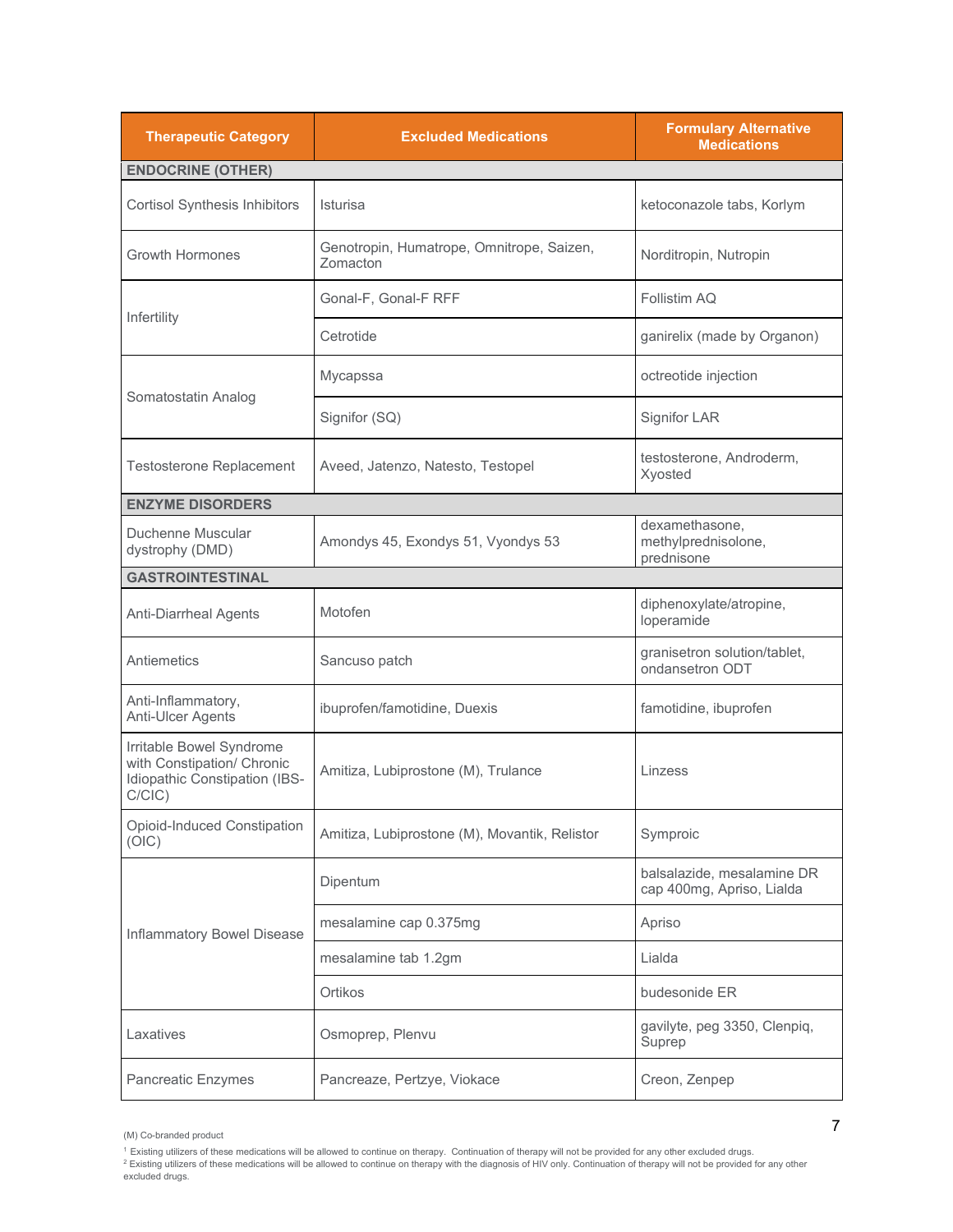| <b>Therapeutic Category</b>                                                 | <b>Excluded Medications</b>                                                           | <b>Formulary Alternative</b><br><b>Medications</b>                                                                          |
|-----------------------------------------------------------------------------|---------------------------------------------------------------------------------------|-----------------------------------------------------------------------------------------------------------------------------|
| <b>GASTROINTESTINAL</b>                                                     |                                                                                       |                                                                                                                             |
| Proton Pump Inhibitors                                                      | omeprazole with sodium bicarbonate (cap,<br>powder pak), Rabeprazole sprinkle cap (M) | esomeprazole magnesium<br>delayed release, lansoprazole,<br>omeprazole, pantoprazole,<br>Aciphex Sprinkle caps,<br>Dexilant |
| <b>HEMATOLOGICAL</b>                                                        |                                                                                       |                                                                                                                             |
| Cyclin-dependent Kinase<br>Inhibitor                                        | Cosela                                                                                | Nivestym, Zarzio                                                                                                            |
| Erythropoiesis-Stimulating<br>Agents                                        | Epogen, Procrit                                                                       | Aranesp, Retacrit                                                                                                           |
| Immune Globulin.<br>Intravenous (IVIG)                                      | Asceniv <sup>1</sup> , Panzyga <sup>1</sup>                                           | Gammagard, Gammaplex,<br>Gamunex-C, Privigen                                                                                |
| Immune Globulin,<br>Subcutaneous (SCIG)                                     | Cutaquig <sup>1</sup>                                                                 | Cuvitru, Hizentra, Xembify                                                                                                  |
| Long-Acting Granulocyte-<br><b>Colony Stimulating Factor</b><br>$(G-CSFs)$  | Fulphila, Nyvepria, Udenyca                                                           | Neulasta, Ziextenzo                                                                                                         |
| Short-Acting Granulocyte-<br><b>Colony Stimulating Factor</b><br>$(G-CSFs)$ | Granix, Neupogen                                                                      | Nivestym, Zarxio                                                                                                            |
| <b>IMMUNOMODULATORS</b>                                                     |                                                                                       |                                                                                                                             |
| Calcineurin Inhibitor                                                       | Lupkynis                                                                              | Benlysta                                                                                                                    |
| Folate Analog Metabolic<br>Inhibitor                                        | Otrexup, Reditrex                                                                     | methotrexate, Rasuvo                                                                                                        |
| Interleukin-17 (IL-17)<br>Inhibitor                                         | Cosentyx <sup>1</sup>                                                                 | Taltz                                                                                                                       |
| <b>JAK Inhibitor</b>                                                        | Olumiant <sup>1</sup>                                                                 | Rinvoq, Xeljanz, Xeljanz XR                                                                                                 |
| <b>TNF Inhibitor</b>                                                        | Infliximab, Remicade, Renflexis                                                       | Avsola, Inflectra                                                                                                           |
| <b>IMMUNOTHERAPY</b>                                                        |                                                                                       |                                                                                                                             |
| Oral                                                                        | Palforzia                                                                             | Please talk to your doctor<br>about clinically appropriate<br>options.                                                      |
| <b>OPHTHALMIC</b>                                                           |                                                                                       |                                                                                                                             |
| Antiglaucoma Drugs                                                          | Vyzulta, Zioptan                                                                      | latanoprost ophthalmic<br>solution, travoprost ophthalmic<br>solution, Lumigan                                              |
|                                                                             | Timoptic Ocudose 0.25%                                                                | timolol ophthalmic solution                                                                                                 |
| Antihistamines                                                              | Lastacaft, Zerviate                                                                   | azelastine ophthalmic solution,<br>bepotastine ophthalmic<br>solution, olopatadine<br>ophthalmic solution                   |

<sup>(</sup>M) Co-branded product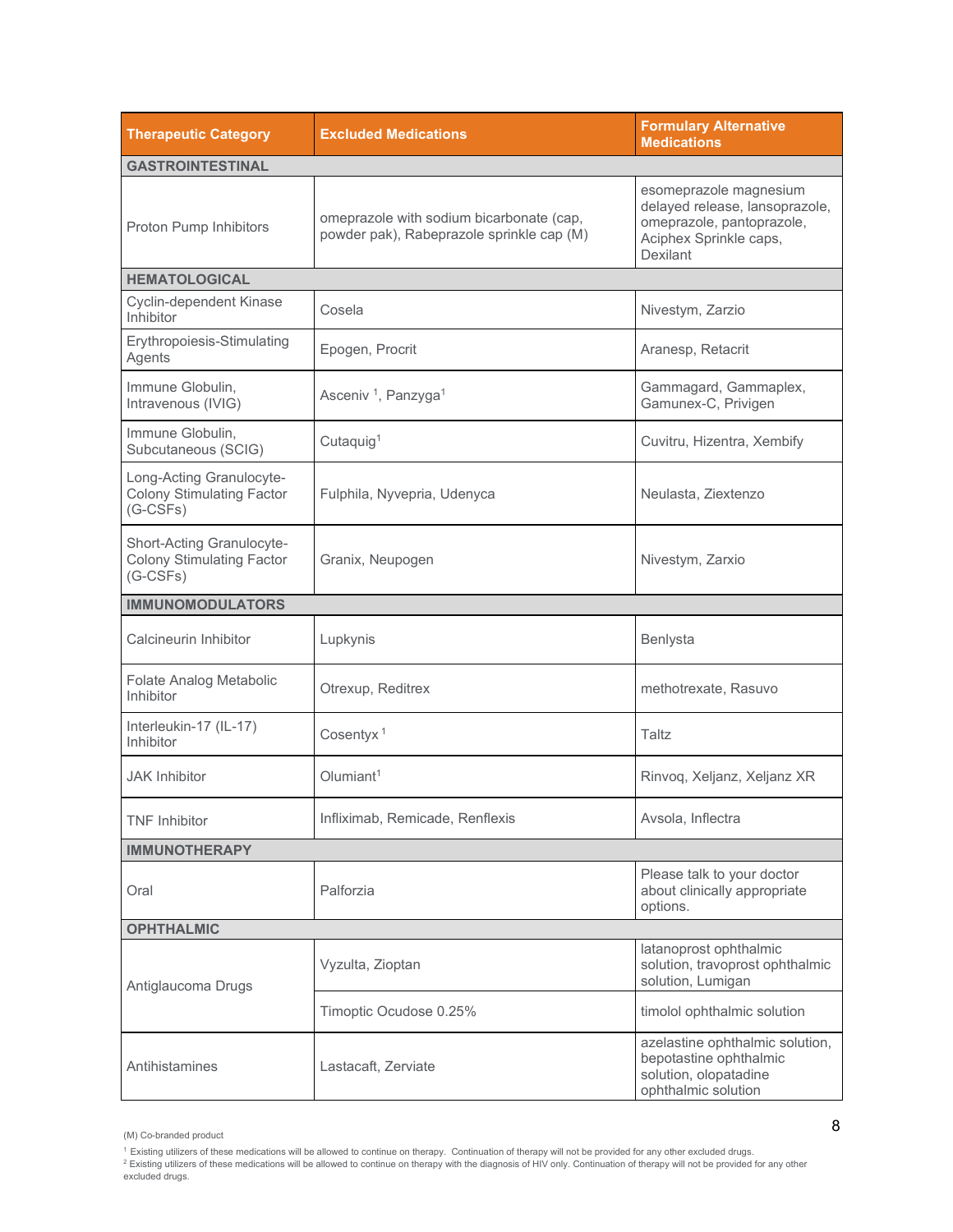| <b>Therapeutic Category</b>                                       | <b>Excluded Medications</b>                                            | <b>Formulary Alternative</b><br><b>Medications</b>                                                                                                                          |
|-------------------------------------------------------------------|------------------------------------------------------------------------|-----------------------------------------------------------------------------------------------------------------------------------------------------------------------------|
| <b>OPHTHALMIC</b>                                                 |                                                                        |                                                                                                                                                                             |
| Dry Eye Disease                                                   | Cequa                                                                  | Restasis, Xiidra                                                                                                                                                            |
| Non-steroidal Anti-<br><b>Inflammatory Agents</b>                 | Bromsite, Ilevro, Nevanac                                              | bromfenac ophthalmic solution,<br>diclofenac ophthalmic solution,<br>flurbiprofen sodium ophthalmic<br>solution, ketorolac<br>tromethamine ophthalmic<br>solution, Prolensa |
| Wet Age-related Macular<br>Degeneration                           | Beovu                                                                  | ophthalmic bevacizumab<br>(compound), Eylea, Lucentis,<br>Macugen                                                                                                           |
| <b>OTHER</b>                                                      |                                                                        |                                                                                                                                                                             |
| Alzheimer's Disease                                               | Aduhelm                                                                | Please talk to your doctor<br>about clinically appropriate<br>options.                                                                                                      |
| Amyotrophic Lateral<br>Sclerosis (ALS)                            | Exservan                                                               | riluzole                                                                                                                                                                    |
| <b>Antigout Agents</b>                                            | Colchicine capsule (M), Colcrys, Gloperba,<br>Mitigare                 | colchicine tablet                                                                                                                                                           |
| Antihistamines and<br>Combinations                                | Clarinex-D                                                             | desloratadine,<br>pseudoephedrine                                                                                                                                           |
| <b>Bile Acid Therapy</b>                                          | Reltone, Ursodiol (M)                                                  | ursodiol                                                                                                                                                                    |
| <b>Chelating Agents</b>                                           | penicillamine cap                                                      | penicillamine tab, Depen Titra                                                                                                                                              |
| <b>Coagulation Factors</b>                                        | Sevenfact                                                              | Novoseven                                                                                                                                                                   |
| Diabetic Gastroparesis                                            | Gimoti                                                                 | metoclopramide                                                                                                                                                              |
| Duchenne Muscular<br>Dystrophy (DMD)                              | Viltepso                                                               | dexamethasone,<br>methylprednisolone                                                                                                                                        |
| Iron Replacement Therapy                                          | Accrufer                                                               | ferrous fumarate, ferrous<br>gluconate, ferrous sulfate                                                                                                                     |
| Lambert-Eaton Myasthenic<br>Syndrome (LEMS)                       | Firdapse                                                               | Ruzurgi                                                                                                                                                                     |
| Long-Chain Fatty Acid<br><b>Oxidation Disorders (LC-</b><br>FAOD) | Dojolvi                                                                | Please talk to your doctor<br>about clinically appropriate<br>options.                                                                                                      |
| <b>Multivitamins</b>                                              | Examples: Folic-K, Genicin Vita-S, Hylavite,<br>Lorid, Tronvite, Xvite | Any preferred multivitamin                                                                                                                                                  |

<sup>(</sup>M) Co-branded product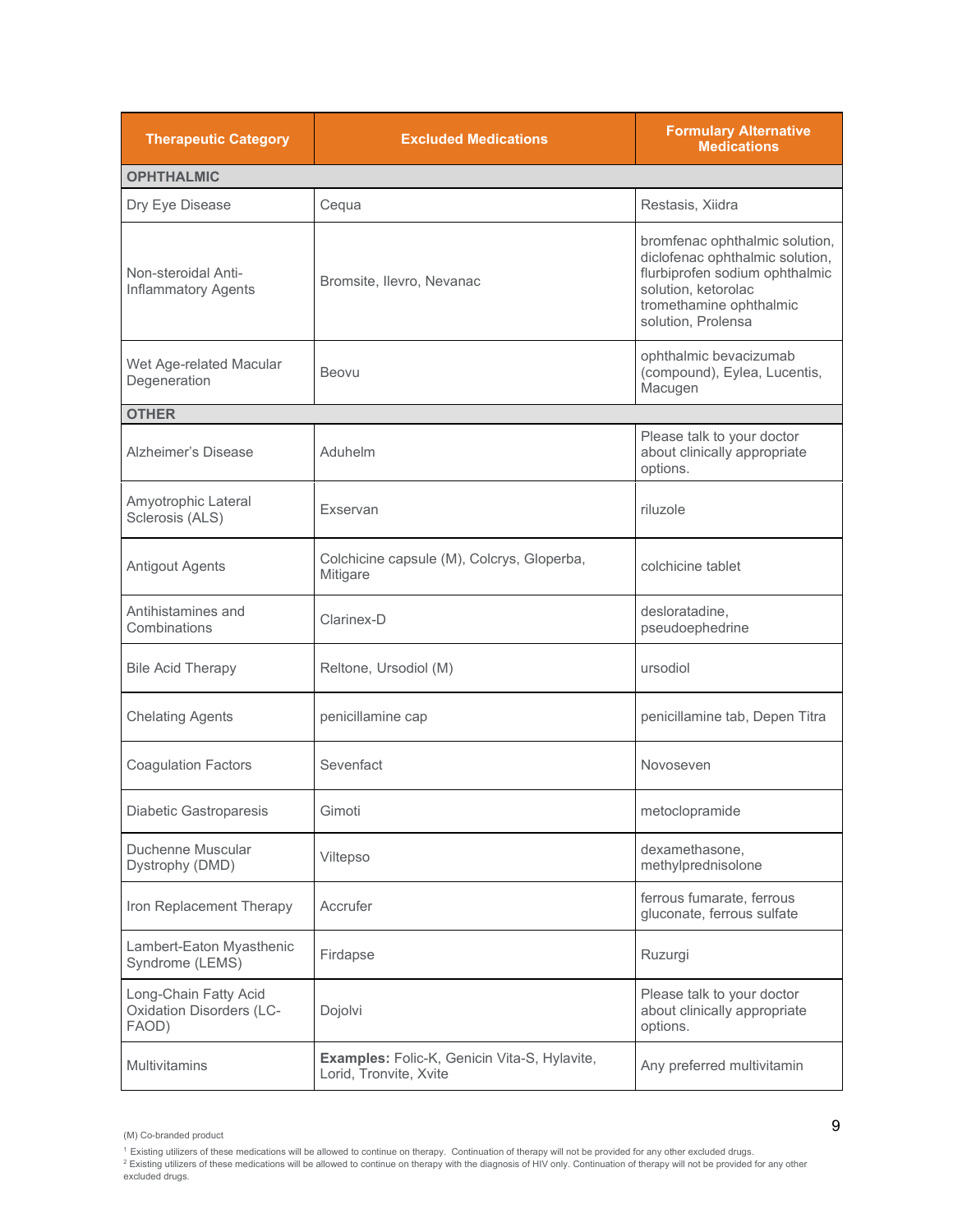| <b>Therapeutic Category</b>                                                                        | <b>Excluded Medications</b>                                                                                                 | <b>Formulary Alternative</b><br><b>Medications</b>                      |
|----------------------------------------------------------------------------------------------------|-----------------------------------------------------------------------------------------------------------------------------|-------------------------------------------------------------------------|
| <b>OTHER</b>                                                                                       |                                                                                                                             |                                                                         |
|                                                                                                    | Contrave                                                                                                                    | phentermine, Qsymia,<br>Saxenda                                         |
| Obesity                                                                                            | Imcivree                                                                                                                    | Please talk to your doctor<br>about clinically appropriate<br>options.  |
| <b>Opioid Reversal Agents</b>                                                                      | Lifems Naloxone                                                                                                             | naloxone, Narcan                                                        |
| Osteoarthritis/Hyaluronic<br>Acid Injections                                                       | Gel-One, Genvisc, Hyalgan, Hymovis, Monovisc,<br>Orthovisc, Supartz FX, Synvisc, Synvisc-One,<br>Triluron, Trivisc, Visco-3 | Durolane, Euflexxa, Gelsyn-3                                            |
| Osteoporosis                                                                                       | Forteo                                                                                                                      | Teriparatide, Tymlos                                                    |
| Platelet-Modifying Agent                                                                           | Aspirin/Omeprazole (M), Yosprala                                                                                            | aspirin, omeprazole                                                     |
| <b>Prenatal Vitamins</b>                                                                           | Examples: Azesco, Pregenna, Prenate, Trinaz,<br>Vitafol FE, Vitathely, Zalvit                                               | Any preferred prenatal vitamin                                          |
| Sickle Cell Anemia                                                                                 | Oxbryta                                                                                                                     | hydroxyurea                                                             |
| Sleep Disturbance Agents                                                                           | Hetlioz LQ                                                                                                                  | Please talk to your doctor<br>about clinically appropriate<br>options.  |
| <b>Thyroid Agents</b>                                                                              | Levothyroxine caps (M), Thyquidity,<br>Tirosint caps, solution                                                              | levothyroxine                                                           |
| <b>RESPIRATORY</b>                                                                                 |                                                                                                                             |                                                                         |
| Allergy: Nasal Steroids                                                                            | Xhance                                                                                                                      | mometasone furoate,<br>Beconase AQ                                      |
| COPD: Inhaled<br>Anticholinergics                                                                  | Incruse Ellipta, Tudorza                                                                                                    | Spiriva                                                                 |
| COPD: Long-Acting Beta<br>Agonist/Long-Acting<br>Muscarinic Agonist<br><b>Combination inhalers</b> | Bevespi, Duaklir                                                                                                            | Anoro Ellipta, Stiolto Respimat                                         |
| <b>Cystic Fibrosis</b>                                                                             | Cayston, Kitabis Pak,<br>Tobramycin Neb 300mg/5ml (M)                                                                       | tobramycin nebulizer soln,<br><b>TOBI</b> podhaler                      |
| Pulmonary Anti-Inflammatory<br><b>Inhalers</b>                                                     | Alvesco, Armonair Digihaler, Asmanex, Asmanex<br>HFA, QVAR Redihaler                                                        | Arnuity Ellipta, Flovent Diskus,<br>Flovent HFA, Pulmicort<br>Flexhaler |

<sup>(</sup>M) Co-branded product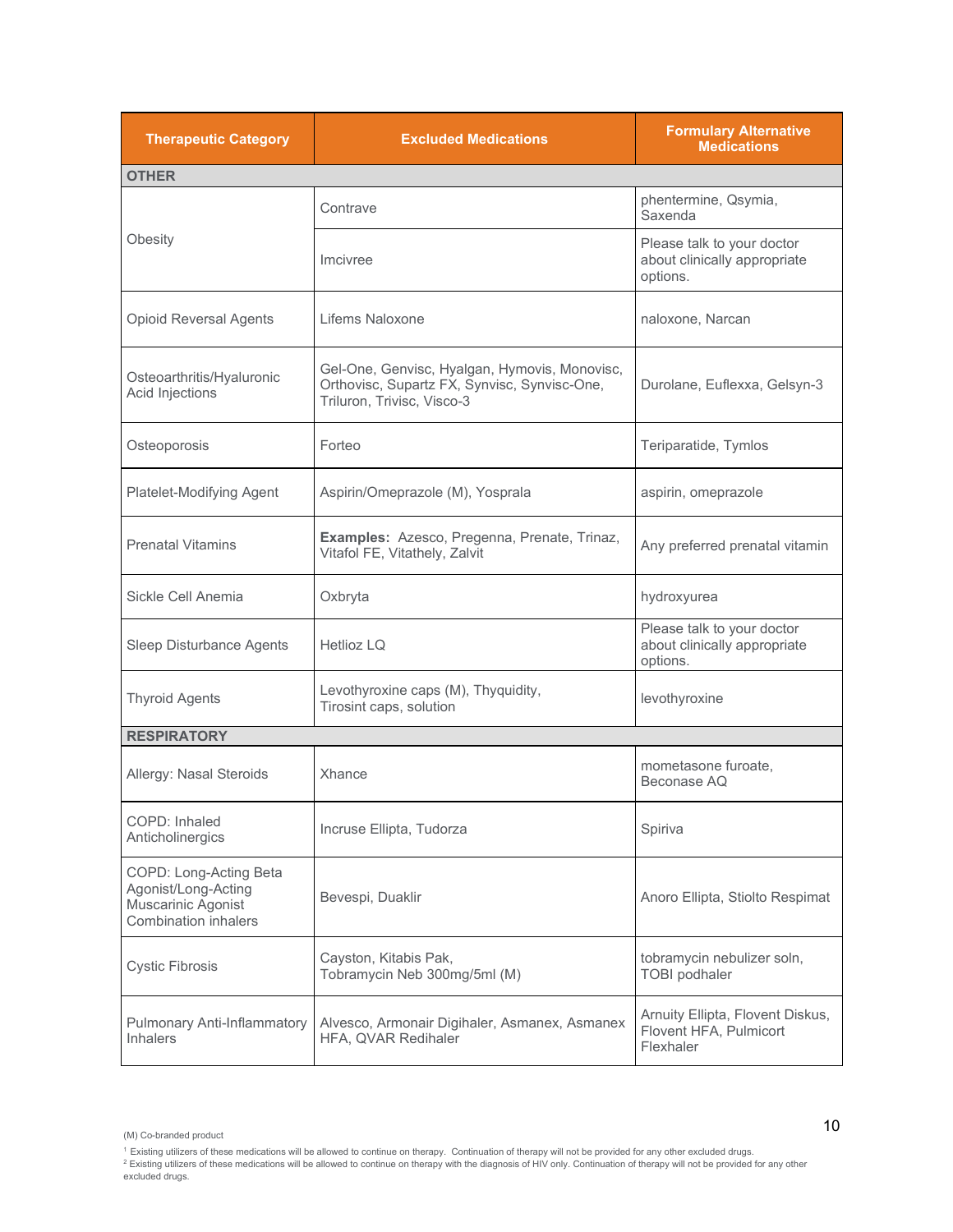| <b>Therapeutic Category</b>                        | <b>Excluded Medications</b>                                                                                                                                                                         | <b>Formulary Alternative</b><br><b>Medications</b>                                                          |
|----------------------------------------------------|-----------------------------------------------------------------------------------------------------------------------------------------------------------------------------------------------------|-------------------------------------------------------------------------------------------------------------|
| <b>RESPIRATORY</b>                                 |                                                                                                                                                                                                     |                                                                                                             |
| Pulmonary Anti-<br>Inflammatory, Long-Acting       | Airduo Digihaler, AirDuo Respiclick,<br>Budesonide/Formoterol (M), Dulera                                                                                                                           | Advair Diskus, Advair HFA,<br>Breo Ellipta, Symbicort                                                       |
| <b>Beta Agonist Combination</b><br><b>Inhalers</b> | fluticasone-salmeterol inhaler, wixela                                                                                                                                                              | Advair Diskus                                                                                               |
| Short-Acting Beta-2<br>Adrenergic Inhalers         | Albuterol HFA (brand alternative for Ventolin HFA<br>made by Prasco) (M), Levalbuterol Inhaler (M),<br>Proair Digihaler, Proair HFA, Proair Respiclick,<br>Proventil HFA, Ventolin HFA, Xopenex HFA | Any generic albuterol HFA<br>inhaler (EXCEPTION: albuterol<br>HFA made by Prasco)                           |
| Sugar Alcohol Inhalation<br>Therapy                | <b>Bronchitol</b>                                                                                                                                                                                   | hypertonic saline, Pulmozyme                                                                                |
| <b>UROLOGICAL</b>                                  |                                                                                                                                                                                                     |                                                                                                             |
| <b>Erectile Dysfunction Oral</b><br>Agents         | Stendra                                                                                                                                                                                             | sildenafil                                                                                                  |
| <b>Interstitial Cystitis</b>                       | Elmiron                                                                                                                                                                                             | amitriptyline, hydroxyzine                                                                                  |
| Overactive Bladder (OAB)                           | Gemtesa                                                                                                                                                                                             | darifenacin ER, oxybutynin<br>ER/IR, solifenacin, tolterodine<br>ER/IR, trospium ER/IR,<br>Myrbetrig tablet |
|                                                    | Myrbetriq Granules, Vesicare LS                                                                                                                                                                     | oxybutynin ER/IR                                                                                            |

<sup>(</sup>M) Co-branded product

<sup>&</sup>lt;sup>1</sup> Existing utilizers of these medications will be allowed to continue on therapy. Continuation of therapy will not be provided for any other excluded drugs.<br><sup>2</sup> Existing utilizers of these medications will be allowed to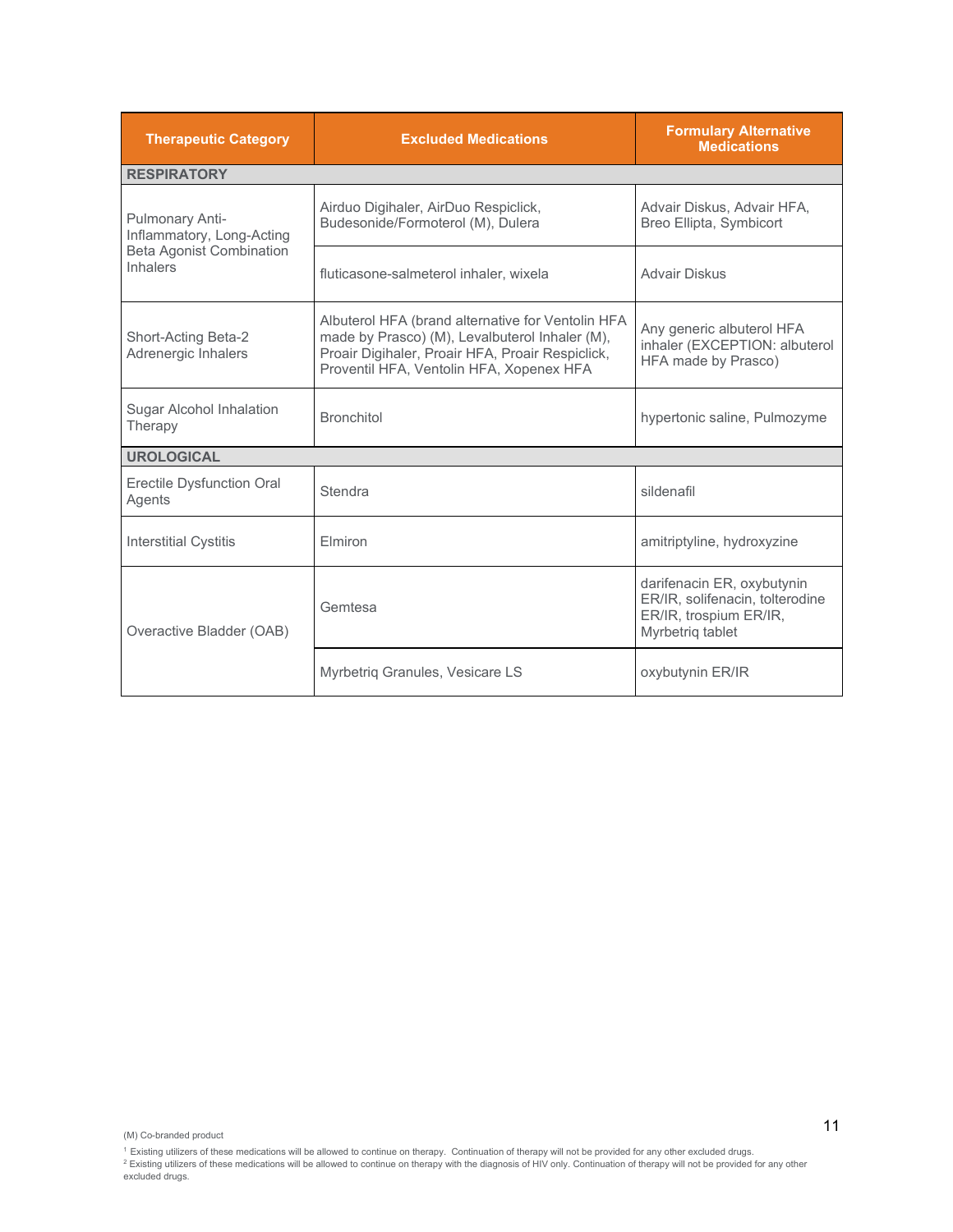## **Excluded brand-name medications with generic equivalents**

The brand-name medications below are excluded on the formulary. These brand-name medications have been identified as having available generic equivalents covered at Tier 1 on the formulary. Speak with your pharmacist to have your excluded brand-name medication substituted with its generic equivalent.

A generic medication contains the same active ingredient(s) as a brand-name medication. An active ingredient is what makes the medication work. For example, Lipitor® and its generic both contain atorvastatin, which reduces the amount of bad cholesterol in the blood. Brand-name medications are often protected by a patent. When the patent ends, drug companies can apply to the U.S. Food and Drug Administration (FDA) to begin making generic versions of the medication.

| Abilify                 | Cloderm         |
|-------------------------|-----------------|
| Absorica                | Colestid        |
| Acanya                  | Concerta        |
| Aciphex tablet          | Coreg           |
| Acticlate               | Coreg CR        |
| Aczone 5%               | Cortef          |
| Adcirca                 | Cosopt solu     |
| Adderall                | Cosopt PF s     |
| Adipex-P                | Cozaar          |
| Afinitor 2.5, 5, 7.5 mg | Crestor         |
| <b>Afinitor Disperz</b> | Cuprimine       |
| Alphagan P 0.15%        | Cymbalta        |
| Altace                  | Cytomel         |
| Ambien                  | Delestrogen     |
| Ambien CR               | 20mg/ml,        |
| Amrix                   | Delzicol        |
| Androgel                | Depakote        |
| Arimidex                | Depakote E      |
| Arthrotec               | Depakote sp     |
| Asacol HD               | Depo-testos     |
| Atacand                 | injection       |
| Ativan                  | Desonate ge     |
| Atripla <sup>1</sup>    | Differin crea   |
| Avapro                  | Dilantin cap    |
| Avodart                 | Dilantin che    |
| Azopt                   | Dilantin sus    |
| Azor                    | <b>Dilaudid</b> |
| <b>Baraclude</b>        | Diovan          |
| <b>Benicar</b>          | Diovan HCT      |
| <b>Benicar HCT</b>      | Doryx tab 5     |
| Benzaclin               | Duragesic       |
| Benzamycin              | Dyazide         |
| <b>Bepreve</b>          | Effexor XR      |
| <b>Bethkis</b>          | Elidel          |
| Beyaz                   | Epiduo gel      |
| <b>Brisdelle</b>        | EpiPen Jr 0.    |
| <b>Butrans</b>          | <b>Estrace</b>  |
| Bystolic                | Evekeo          |
| Canasa                  | Exforge         |
| Carafate                | Exforge HC      |
| Carbatrol               | Fioricet        |
| Cardizem LA             | Fioricet w/ c   |
| 180,240,300,            | Firazyr         |
| 360, 420mg              | Flomax          |
| Carnitor solution,      | Focalin         |
| tablet                  | Focalin XR      |
| Catapres-TTS patch      | Fortesta        |
| Celebrex                | Generess F      |
| Celexa                  | chewable        |
| Cialis                  | Gleevec         |
| Ciprodex                | Glumetza        |
| Clarinex 5mg tab        | Golytely sol    |
| Cleocin vaginal cream   | Halog crean     |
| Climara patch           | Hyzaar          |
| Clobex                  | Imitrex         |
|                         |                 |

tion solution injection  $40<sub>mq/ml</sub>$ R prinkle cap terone  $\overline{P}$ am, gel  $\circ$  100 $\overline{0}$ ma wable pension  $0.200$ ma  $15<sub>ma</sub>$ T codeine E ution n

**Inderal LA** Intuniv Kenalog sprav Kenalog-40 Injection Keppra Keppra XR Klonopin K-tab Kuvan Lamictal chewable Lamictal starter kit Lamictal ODT Lamictal tab Lamictal XR Lasix Latisse Lescol XL I etairis Lexapro Lidoderm Lipitor Loestrin 21 Loestrin FE Lotemax suspension I otrel Lovaza Lunesta I vrica Lyrica CR Maxalt Maxalt-MLT Metrogel Micardis Micardis HCT **Minastrin** Mobic Movinren MS Contin Nalfon Nasonex Natroha Neurontin Nexium capsule Niaspan ER Nitrostat Norvasc Nulvtelv Nuvigil Onfi Oracea Paxil tab Paxil CR Percocet Plaquenil Plavix

Pred Forte Prevacid Prinivil Pristig Prometrium Propecia Protonix tab Proviail Prozac Pulmicort inhalation suspension Qudexy XR Questran Questran Light Ranexa Relafen Relpax Remodulin injection Renagel Restoril Retin-A Retin-A micro gel  $0.04\%$ ,  $0.1\%$ Risperdal solution. tablet Ritalin **Ritalin LA** Roxicodone Sabril Safvral Sandostatin injection Saphris Seasonique Sensipar Seroquel Seroguel XR Silvadene Singulair Skelavin Solodvn Soma **Strattera** Suboxone Svnthroid Taclonex ointment Tamiflu Targadox Targretin Tazorac cream 0.1% Tecfidera Tegretol Tegretol-XR Tenormin Testim gel Tikosvn

Timoptic Timoptic Ocudose  $0.5%$ Timoptic-XE TOBI nebulizer solution Tobradex suspension Tonamax Topamax sprinkle cap **Topicort sprav** Toprol XL Tracleer 62.5,125mg Travatan-Z Treximet Tribenzor Tricor Trileptal Truvada<sup>2</sup> Uceris tab Ultracet I Iltram Vagifem Valium Valtrex Vanadom Vectical Vesicare tab Viagra Vigamox Vimovo Vivelle-Dot Volgelxo Vytorin Welchol **Wellbutrin SR** Wellbutrin XL Xalatan Xanax Xanax XR Yasmin 28 Yaz Zanaflex Zegerid  $7e<sub>stril</sub>$ Zetia **Ziana** Zocor Zoloft Zomig tab Zomig ZMT Zonegran **Zovirax** Zvclara cream 3.75% Zyprexa Zytiga<sup>1</sup>

<sup>2</sup> Existing utilizers of these medications will be allowed to continue on therapy with the diagnosis of HIV only. Continuation of therapy will not be provided for any other excluded drugs.

<sup>(</sup>M) Co-branded product

<sup>&</sup>lt;sup>1</sup> Existing utilizers of these medications will be allowed to continue on therapy. Continuation of therapy will not be provided for any other excluded drugs.